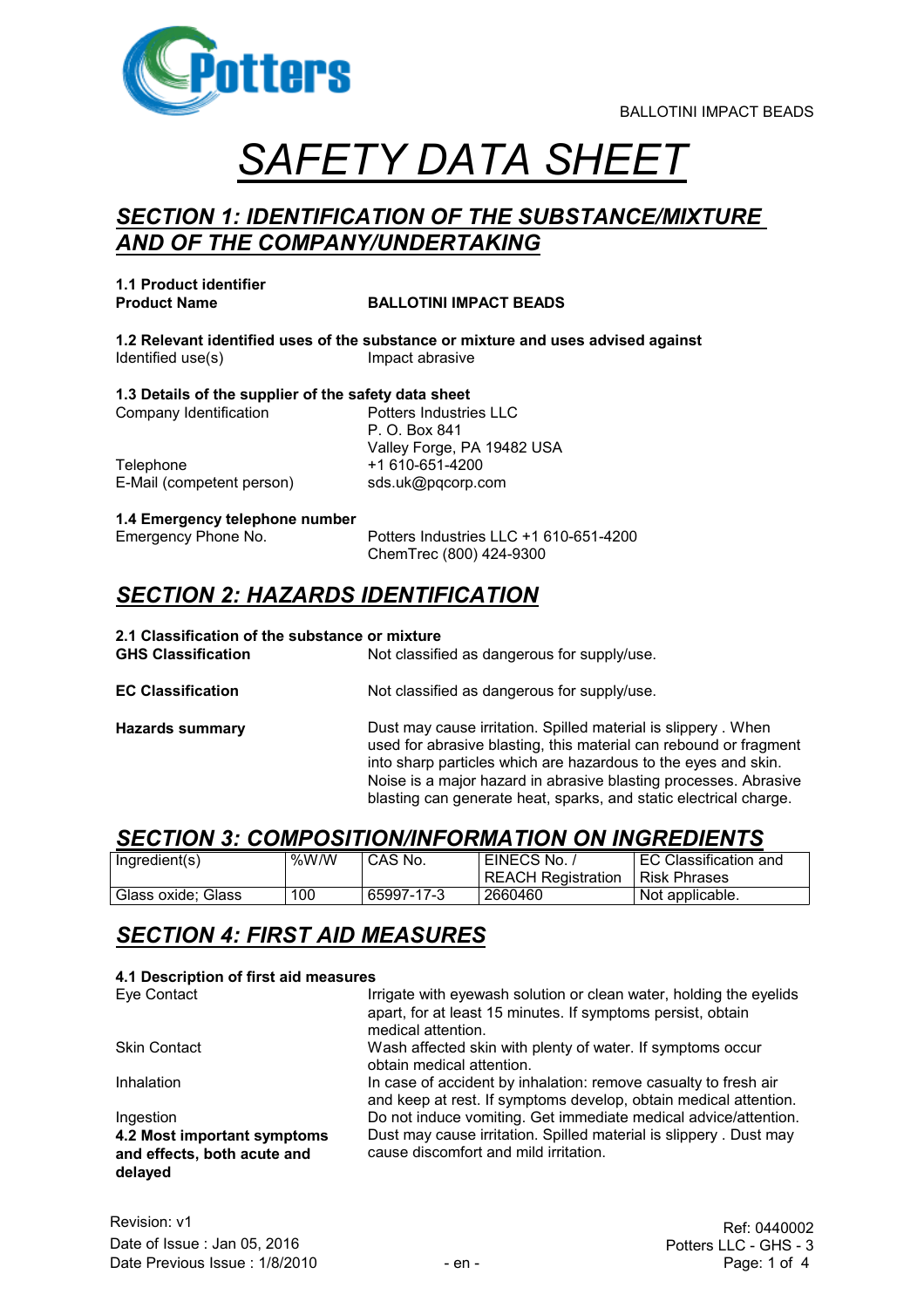

### *SECTION 5: FIRE-FIGHTING MEASURES*

#### **5.1 Extinguishing media**

Suitable Extinguishing Media As appropriate for surrounding fire. Unsuitable extinguishing Media None known. **5.2 Special hazards arising from the substance or mixture**

Non-combustible.

### *SECTION 6: ACCIDENTAL RELEASE MEASURES*

**6.1 Personal precautions, protective equipment and emergency procedures 6.3 Methods and materials for containment and cleaning up**

Wear suitable protective clothing. Wear eye/face protection.

Caution - spillages may be slippery. Avoid generation of dust. Sweep or preferably vacuum up and collect in suitable containers for recovery or disposal.<br>Not applicable.

**6.4 Reference to other sections** 

### *SECTION 7: HANDLING AND STORAGE*

| 7.1 Precautions for safe handling                                   | Avoid contact with eyes, skin and clothing. Avoid generation of<br>dust. Wash thoroughly after handling.<br>Wear protective equipment to comply with good occupational<br>hygiene practice.<br>Do not eat, drink or smoke at the work place. |
|---------------------------------------------------------------------|----------------------------------------------------------------------------------------------------------------------------------------------------------------------------------------------------------------------------------------------|
| 7.2 Conditions for safe storage,<br>including any incompatibilities | Keep container tightly closed and dry.                                                                                                                                                                                                       |
| 7.3 Specific end use(s)                                             | Not applicable.                                                                                                                                                                                                                              |

### *SECTION 8: EXPOSURE CONTROLS/PERSONAL PROTECTION*

#### **8.1 Control parameters**

| SUBSTANCE.                             | <b>Occupational Exposure Limits</b>                                                                                                                                                                                                                                                          |  |  |
|----------------------------------------|----------------------------------------------------------------------------------------------------------------------------------------------------------------------------------------------------------------------------------------------------------------------------------------------|--|--|
| Glass oxide; Glass                     | No Occupational Exposure Limit assigned. 15mg/m3 total dust                                                                                                                                                                                                                                  |  |  |
|                                        | 5mg/m3 respirable                                                                                                                                                                                                                                                                            |  |  |
|                                        | (Particulates Not Otherwise Regulated)                                                                                                                                                                                                                                                       |  |  |
|                                        |                                                                                                                                                                                                                                                                                              |  |  |
| 8.2 Exposure controls                  |                                                                                                                                                                                                                                                                                              |  |  |
| 8.2.1 Engineering Controls             | Engineering methods to prevent or control exposure are<br>preferred. Methods include process or personnel enclosure,<br>mechanical ventilation (dilution and local exhaust), and control of<br>process conditions.                                                                           |  |  |
| 8.2.2 Personal Protection              |                                                                                                                                                                                                                                                                                              |  |  |
| Respiratory protection                 | Wear suitable respiratory protective equipment if working in<br>confined spaces with inadequate ventilation or where there is<br>any risk of the exposure limits being exceeded. Observe OSHA<br>regulations for abrasive blasting (29 CFR 1910.94) respirator use<br>(29 C.F.R. §1910.134). |  |  |
| Eye/face protection<br>Skin protection | Goggles.<br>Wear suitable protective clothing and gloves. For example cotton<br>or rubber.                                                                                                                                                                                                   |  |  |

### *SECTION 9: PHYSICAL AND CHEMICAL PROPERTIES*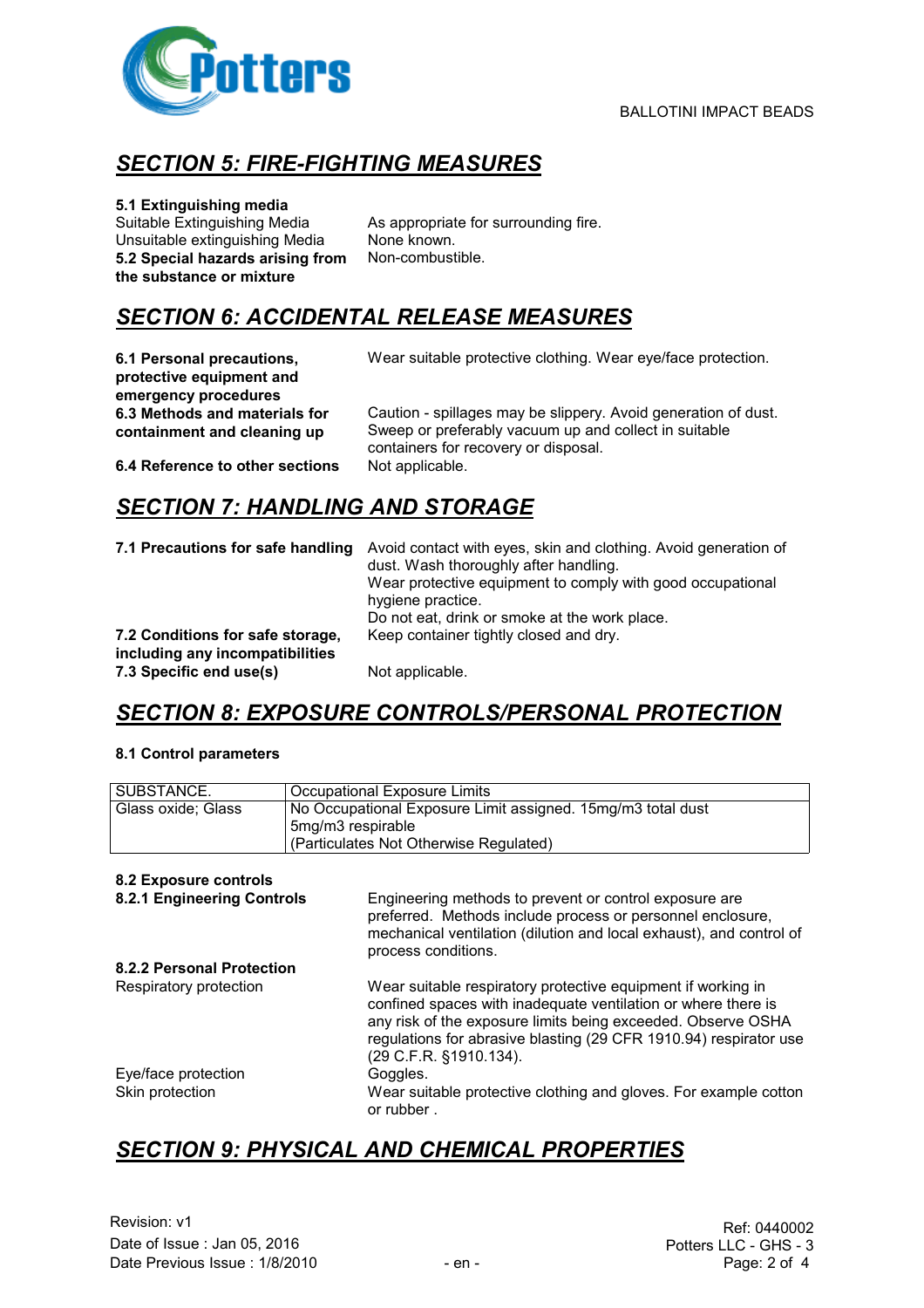

#### **9.1 Information on basic physical and chemical properties**

Appearance Glass Powder . White. Odour<br>
Odour Threshold (ppm) Not applicable. Odour Threshold (ppm) pH (Value) Not applicable. Freezing Point (°C) Not applicable. Melting Point (°C) Approx 730 C<br>Boiling Point (°C) Mot applicable. Boiling Point (°C) Not applicable.<br>Flash Point (°C) [Closed cup] Not applicable. Flash Point (°C) [Closed cup] Not applicable.<br>
Evaporation rate Not applicable. Evaporation rate Flammability (solid, gas) Non-combustible. Vapour Pressure (mm Hg) Not applicable. Vapour Density (Air=1) Not applicable. Solubility (Water) **Insoluble.** Partition Coefficient Not applicable. Auto Ignition Point (°C) Not applicable.<br>Decomposition Temperature (°C) Not applicable. Decomposition Temperature (°C) Not applicable.<br>Viscosity (mPa. s) Not applicable. Viscosity ( $mPa. s$ ) Explosive properties Not applicable.<br>
Oxidising Properties Not applicable. Oxidising Properties

#### *SECTION 10: STABILITY AND REACTIVITY*

**10.1 Reactivity 10.1 Reactivity Avoid contact with strong acids 10.2 Chemical stability** Stable. **10.3 Possibility of hazardous reactions 10.4 Conditions to avoid** Not applicable. **10.6 Hazardous decomposition product(s)**

Not applicable.

None known.

### *SECTION 11: TOXICOLOGICAL INFORMATION*

**11.1 Information on toxicological effects Acute toxicity** Ingestion The acute oral toxicity of this product has not been tested. A

similar material was nontoxic to rats at 5,000 mg/kg. Inhalation Inhalation may cause irritation to the mucous membranes. Skin Contact **Dust may cause mechanical irritation.**<br>
Eye Contact **Dust may cause mechanical irritation**. Dust may cause mechanical irritation. **Sensitisation** Not sensitising. **Carcinogenicity** There are no known reports of carcinogenicity of nonfibrous glass. Components are not listed by IARC, NTP or OSHA as carcinogens. **Reproductive toxicity** No evidence of reproductive effects.

### *SECTION 12: ECOLOGICAL INFORMATION*

**12.2 Persistence and degradability 12.5 Results of PBT and vPvB assessment 12.6 Other adverse effects** Not applicable

**12.1 Toxicity** No environmental hazards have been reported or known. This material is persistent but inert in aquatic systems. It will not bioconcentrate up the food chain. Not classified as PBT or vPvB.

### *SECTION 13: DISPOSAL CONSIDERATIONS*